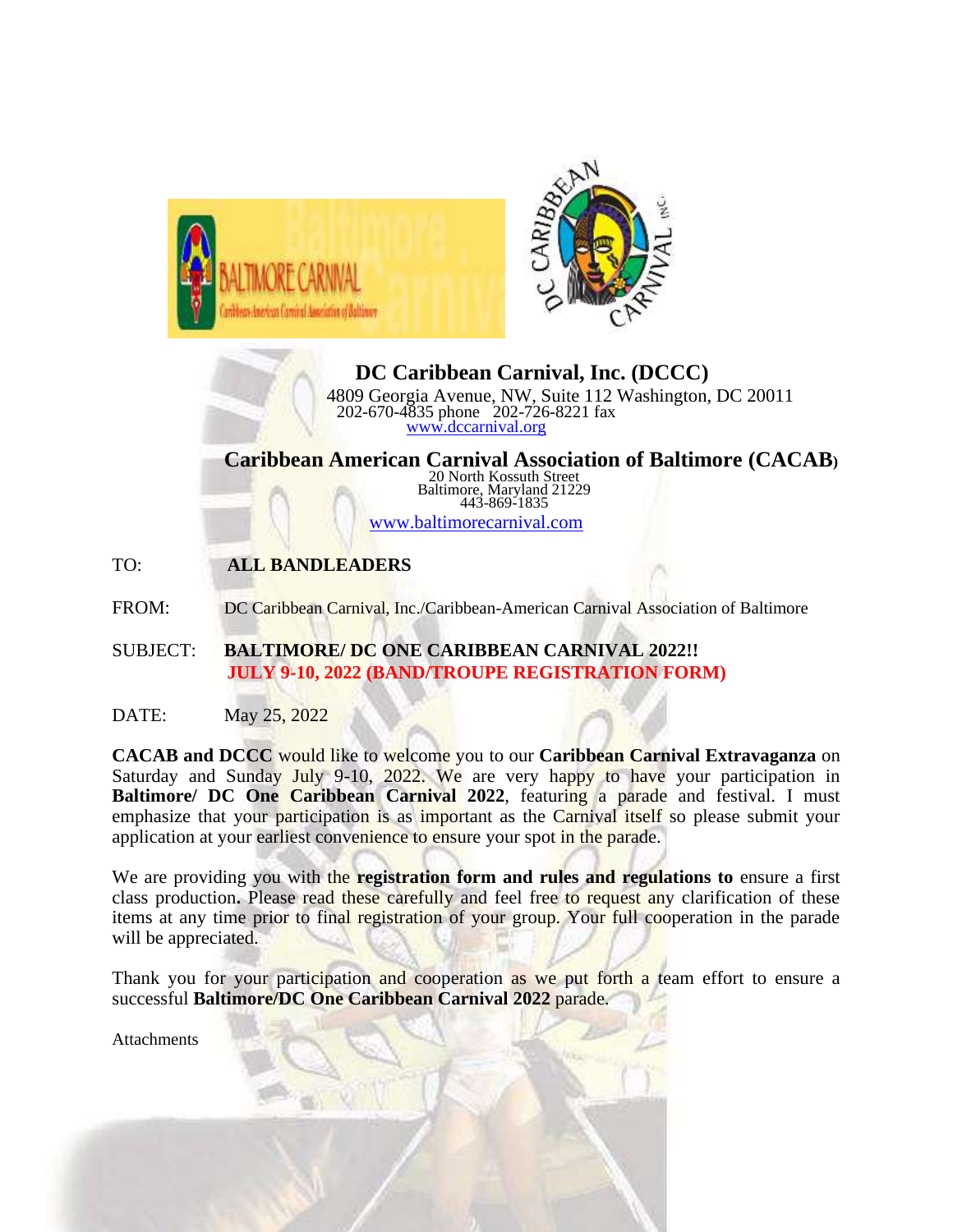## **CACAB/DCCC**

## **REGISTRATION INFORMATION**

## **2022**

**REGISTRATION FEE: All bands/troupes desiring to participate in Baltimore/Washington One Caribbean Carnival parade will pay a registration fee of \$450.00 directly to (CACAB/DCCC). CACAB/DCCC deserves the rights to change these terms and conditions in 2022. Note: The deadline for completing the registration process is Sunday June 26, 2022. REGISTRATION**: The **Registration Form** and **full payment** must be turned in by **June 26, 2022**.

All equipment used in the parade must be properly secured on all vehicles. Additionally, all trucks must be enclosed with approved safety barriers. **Riding of personnel on tractor-toe board and/or between tractor and trailer is strictly prohibited**. The safety of all persons on trucks and in the parade is the sole responsibility of the individual registered band leaders and must be maintained at all times. An ABC Fire Extinguisher and a First Aid kit are mandatory on all trucks in the parade. All trucks are required to have a current certification of inspection. **All drivers must have in their possession a valid CDL, as appropriate.**

No masqueraders or spectators are **allowed on trucks** in the parade. Additionally, no more than seven (7) crewmembers will be allowed on trucks during the parade. Any group found in violation of this directive will be removed.

### **POSITIONS AND ROAD CONDUCT**

Each group will draw numbers which will indicate their position in the parade. Such numbers will be used to identify the group in the parade and the vehicle attached to the respective group. A separate drawing will be conducted for the Steelbands in the parade. (**ONLY TWO (2) VEHICLES** WILL BE ALLOWED PER **REGISTERED GROUP** IN THE PARADE.)

## **ENTRANCE INTO FESTIVAL SITE (LAKE CLIFTON PARK)**

All costumed masqueraders will be allowed into Lake Clifton Park at no cost. Non-Costumed masqueraders will need approved wristbands from their respective bandleader to gain entry into Lake Clifton Park.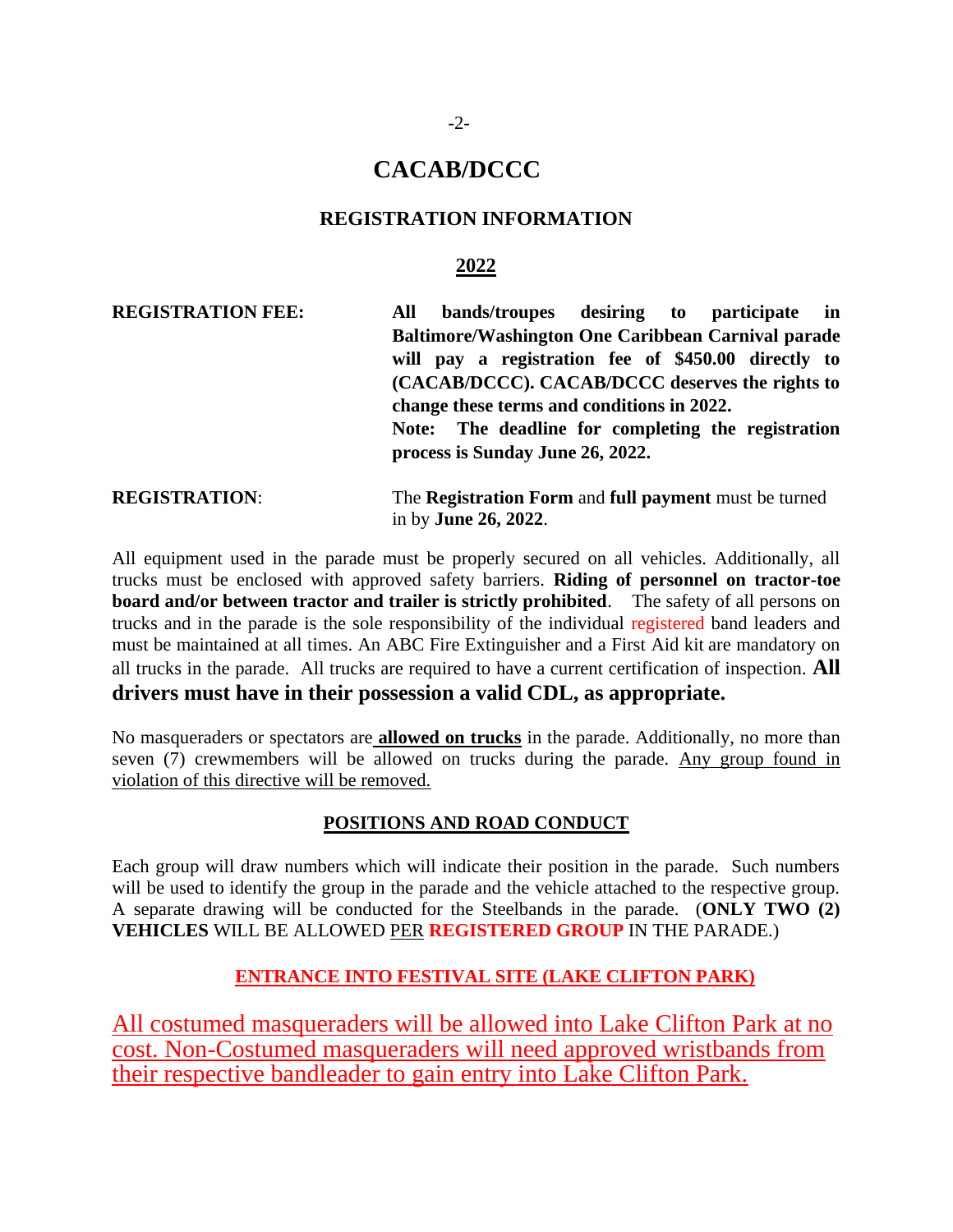| <b>PARTICIPANT REGISTRATION FORM</b><br>2022                                                                                |
|-----------------------------------------------------------------------------------------------------------------------------|
| PLEASE PRINT IN BLOCK LETTER                                                                                                |
|                                                                                                                             |
|                                                                                                                             |
|                                                                                                                             |
| <b>MAS CAMP ADDRESS:</b>                                                                                                    |
|                                                                                                                             |
| <b>BANDLEADER'S NAME AND ADDRESS:</b>                                                                                       |
| <b>DESIGNER'S NAME AND ADDRESS:</b>                                                                                         |
| NUMBER OF YEARS PARTICIPATING IN DC CARIBBEAN CARNIVAL: _______<br>PLEASE CHECK THE CATEGORY FOR WHICH YOU ARE REGISTERING: |
| ____Parade _____King _____Queen ____Individual ____Jr. King ____Jr. Queen                                                   |
| Drummers ____Reggae Band ____________Soca Band ______Steel Band ______Other                                                 |
| Signature of authorized representative<br>Date                                                                              |

- 3-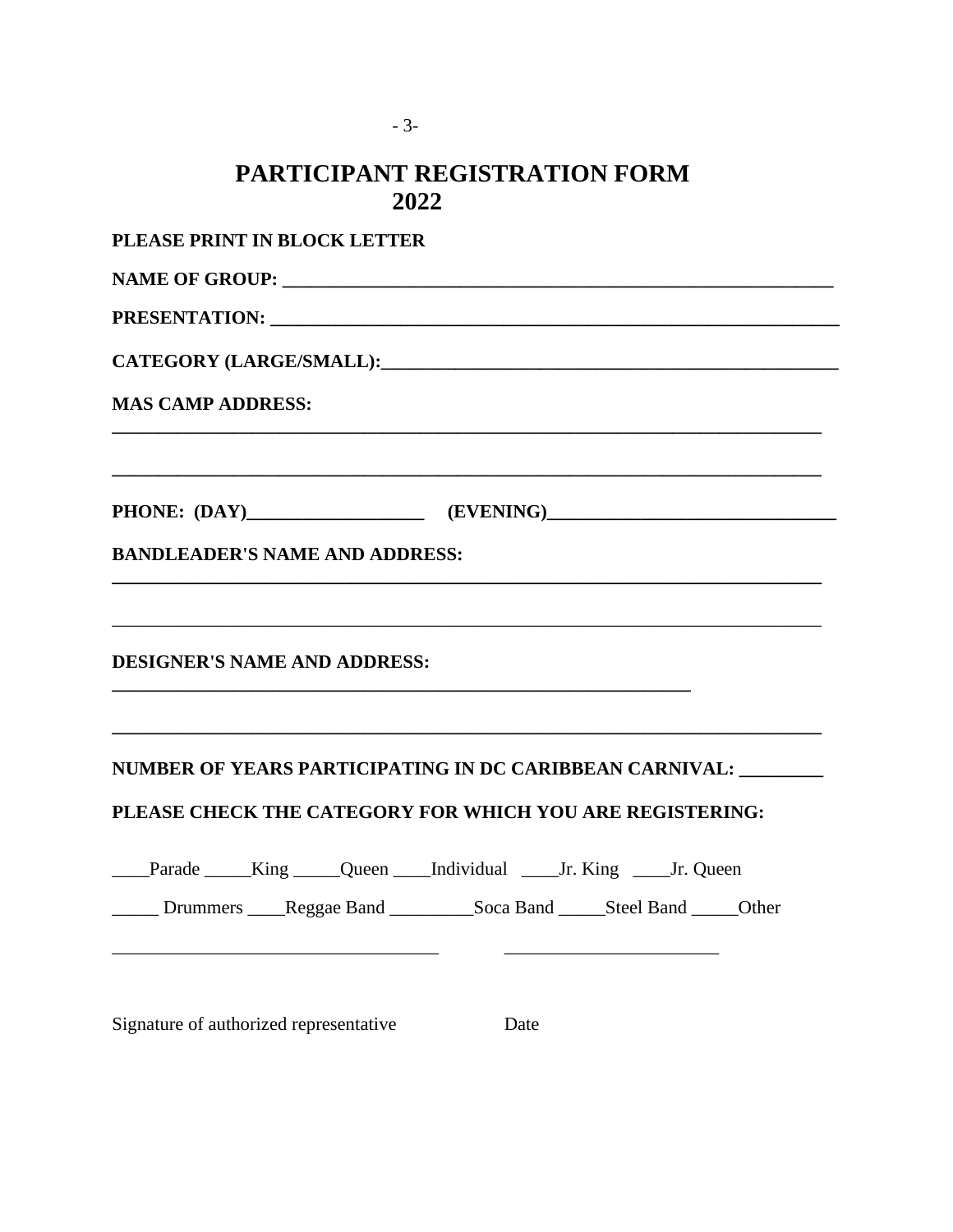#### - **4 –**

#### **PARADE INSURANCE FORM 2022**

**CARIBBEAN AMERICAN CARNIVAL ASSOCIATION OF BALTIMORE and DC CARIBBEAN CARNIVAL, INC.,** do not provide liability insurance for the protection of persons, organizations, spectators or others who participate in **Baltimore/Washington One Caribbean Carnival** parade.

#### **LIABILITY DISCLAIMER AND HOLD HARMLESS AGREEMENT**

In consideration of participating in **Baltimore/Washington One Caribbean Carnival** parade on **Saturday July 9, 2022 in Baltimore, Maryland**

\_\_\_\_\_\_\_\_\_\_\_\_\_\_\_\_\_\_\_\_\_\_\_\_\_\_\_\_\_\_\_\_\_\_\_\_\_\_\_\_\_\_\_\_\_\_\_\_\_\_\_\_\_\_\_\_\_\_\_\_\_\_\_\_\_\_\_\_\_\_\_\_\_\_\_\_\_\_\_\_\_\_\_\_\_

I, an authorized representative of  $\overline{a}$  and  $\overline{b}$  and  $\overline{a}$  and  $\overline{a}$  and  $\overline{a}$  and  $\overline{a}$  and  $\overline{a}$  and  $\overline{a}$  and  $\overline{a}$  and  $\overline{a}$  and  $\overline{a}$  and  $\overline{a}$  and  $\overline{a}$  and  $\overline{a}$  and  $\overline{$ 

(Print your name)

(Print organization's name)

\_\_\_\_\_\_\_\_\_\_\_\_\_\_\_\_\_\_\_\_\_\_\_\_\_\_

do hereby release and forever discharge **CARIBBEAN AMERICAN CARNIVAL ASSOCIATION OF BALTIMORE and DC CARIBBEAN CARNIVAL, INC.** from any and all actions, cause of action, claims and demands for, upon or by reason of any damage, loss or injury, which hereafter may be sustained by me or my organization in consequence of participating in **Baltimore/DC One Caribbean Carnival** parade on **Saturday July 9, 2022.**

This release extends to and applies to, covers and includes all unknown, disclosed, unforeseen, unanticipated and unsuspected injuries, damages, losses and liabilities and the consequences thereof, notwithstanding the provisions of any state, federal, local or territorial law or statute to the contrary. Such provisions are hereby expressly waived.

It is further understood and agreed that our participation in **CARIBBEAN AMERICAN CARNIVAL ASSOCIATION OF BALTIMORE and DC CARIBBEAN CARNIVAL, INC.** parade is not to be construed as an admission or liability or the assumption of any responsibility by **CARIBBEAN AMERICAN CARNIVAL ASSOCIATION OF BALTIMORE and DC CARIBBEAN CARNIVAL, INC.** jointly and separately and hold harmless from and against any and all actions, claims, demands and liability, loss, damages and expense of whatever kind or nature, including attorney fees, which may at any time be incurred by reason of my participation in **Baltimore/Washington One Caribbean Carnival** parade.

| (Name of Organization)              | (Date)                      |
|-------------------------------------|-----------------------------|
| (Name of authorized representative) | (Number of people in group) |
| (Work phone number)                 | (Home phone number)         |

\_\_\_\_\_\_\_\_\_\_\_\_\_\_\_\_\_\_\_\_\_\_\_\_\_\_\_\_\_\_\_\_\_\_\_\_\_\_\_

(Signature of authorized representative)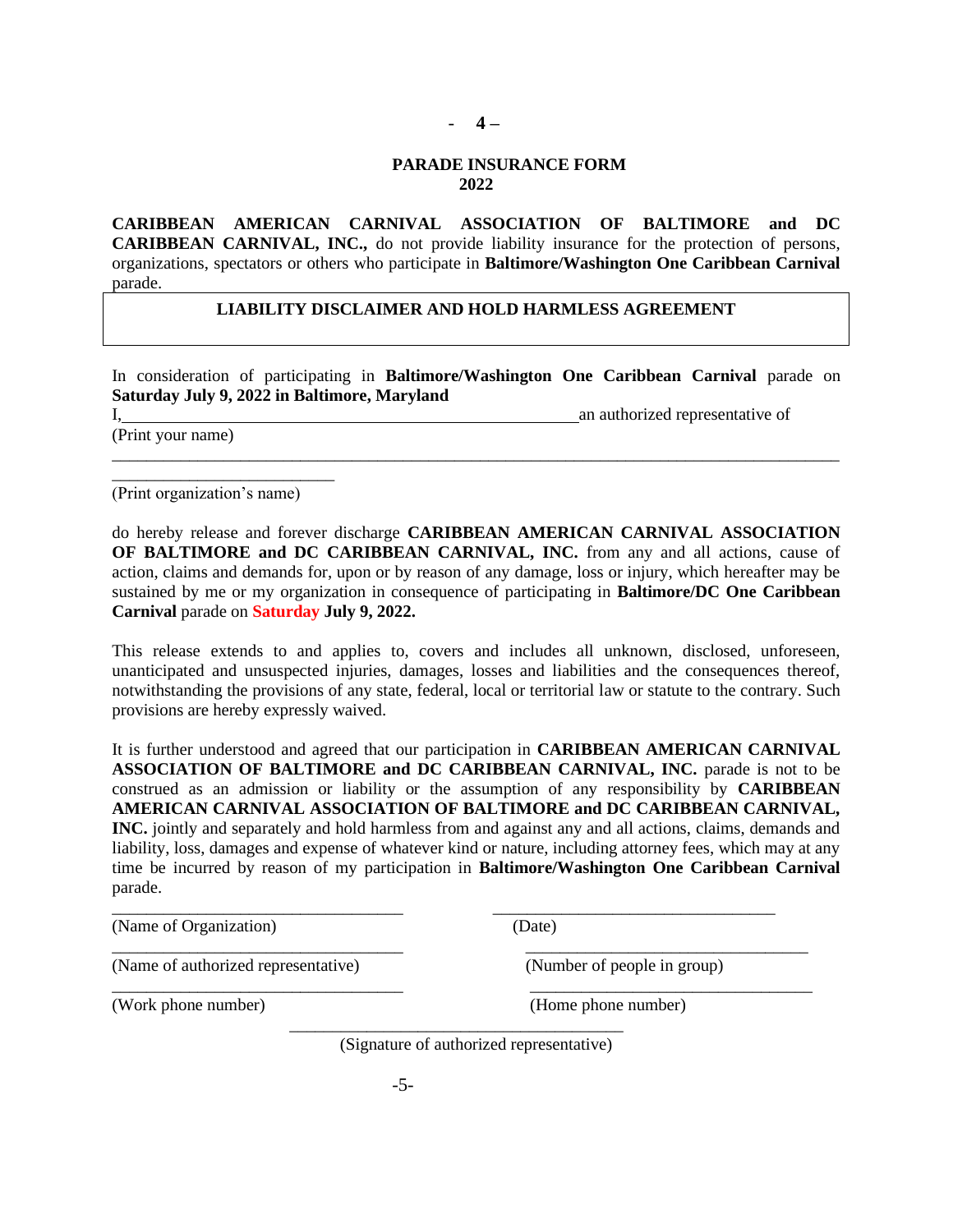## **PARADE PARTICIPATION**

A drawing will be conducted to accommodate the placement of bands in the parade. **All band leaders must be present to register and to pull numbers for their respective bands. In the event of an emergency, the Parade Coordinators must be notified in writing by the band leader with the name of the authorized representative to register and pull the band's number.**

The parade officials will manage the assembling of groups in the parade. All groups are required to be in their drawn positions by 10:00 A.M in the Reach Academy School Yard (Across from Clifton Park). **The Parade starts at 12:00 Noon SHARP! Masqueraders will be allowed to proceed without music or accompany another group's music in the event of mechanical or technical problem with the music truck.**

**In addition, BANDS/TROUPES (Masqueraders and/or music truck) NOT IN POSITION TO START AT 12:00 NOON WILL NOT BE ALLOWED TO JOIN THE PARADE. THIS REQUIREMENT WILL BE ENFORCED.** 

**All bands/troupes will be numbered and such numbers must be visibly placed on the vehicles and banner used by the particular registered group in the parade. Any vehicle not displaying the official number will be removed from the parade.**

**Any bands/troupes merging after pulling numbers must notify parade officials with the chosen names and the positions (numbers) of the groups. The group's name must correspond with the pulled number.**

**All bands/troupes in the parade will AFFIX on both sides of their floats/trailers/steelbands safety signs which must be visibly placed throughout the parade**

All band/troupe leaders and their authorized representatives must cooperate with parade officials to ensure the unimpeded process of the parade.

All **Parade Official Marshals** will wear the prescribed identification **T-Shirt** at all times during the parade. The primary responsibility of Official Parade Marshals is to assist Parade Officials in managing the movement of the parade. In the event there are any issues on the parade route, the official marshal's sole responsibility is to contact a Parade Official.

**The Laws of the Maryland strictly prohibit the selling and/or drinking of alcohol by any masquerader, band member or DJ in the parade, along the parade route and at the Assembly and Termination Points of the parade.**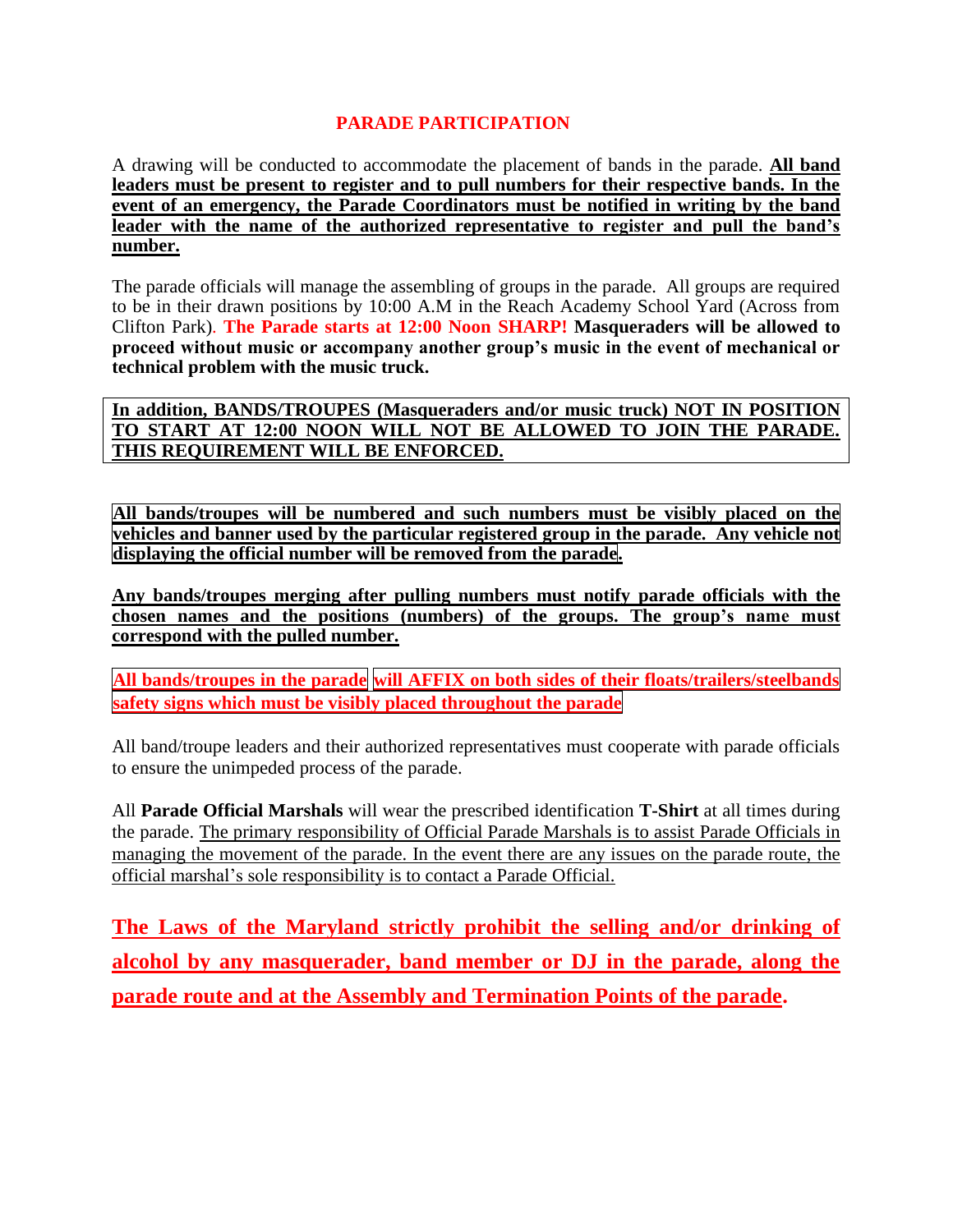## **RULES AND REGULATIONS** *SAFETY IS A PREREQUISITE TO ACHIEVING A SUCCESSFUL CARNIVAL*

All trucks shall be provided with the following amenities:

- 1. Enclosed with wooden or metal safety rails a minimum of 42" high.
- 2. All speakers shall be adequately and appropriately secured to preclude any movement when a moving truck has to apply its brakes.
- 3. All rear wheels of the trailer or steak body trucks shall be protected by a mesh or plywood guard to preclude anyone from getting their limbs caught below the moving vehicle.
- 4. All generators shall be grounded. NOTE: **DO NOT TRY TO BE AN EXPERT IF YOU ARE NOT AN EXPERT. ELECTRICAL WORK CAN BE HAZADOUS. SEEK HELP!**
- 5. Provide adequate protection from the elements. In lieu of overhead cover, provide temporary protection in close proximity to electrical equipment to afford protection in the event of inclement weather.

#### **"ADDITIONAL SAFETY FEATURES"**

- 1. Provide approved ABC fire extinguisher in close proximity to generator.
- 2. Do not refuel generator while motor is running
- 3. Only musicians and approved personnel are allowed in the enclosed areas of the trailer.

#### 4. **NO CHILDREN ARE ALLOWED ON THE TRAILER.**

- 5. No one is allowed on the top of the tractor or in the space between the tractor and the trailer.
- 6. Only one individual shall be permitted to give directions to the driver.
- 7. DCCC/CACAB Official Marshals and/or Event Officials **RESERVE THE RIGHT** and are authorized to provide direction to the driver.
- 8. Refreshments disbursed from the **second** authorized vehicle in a band shall be served in cups. Refreshments shall be served **only** when the vehicle is at a standstill.